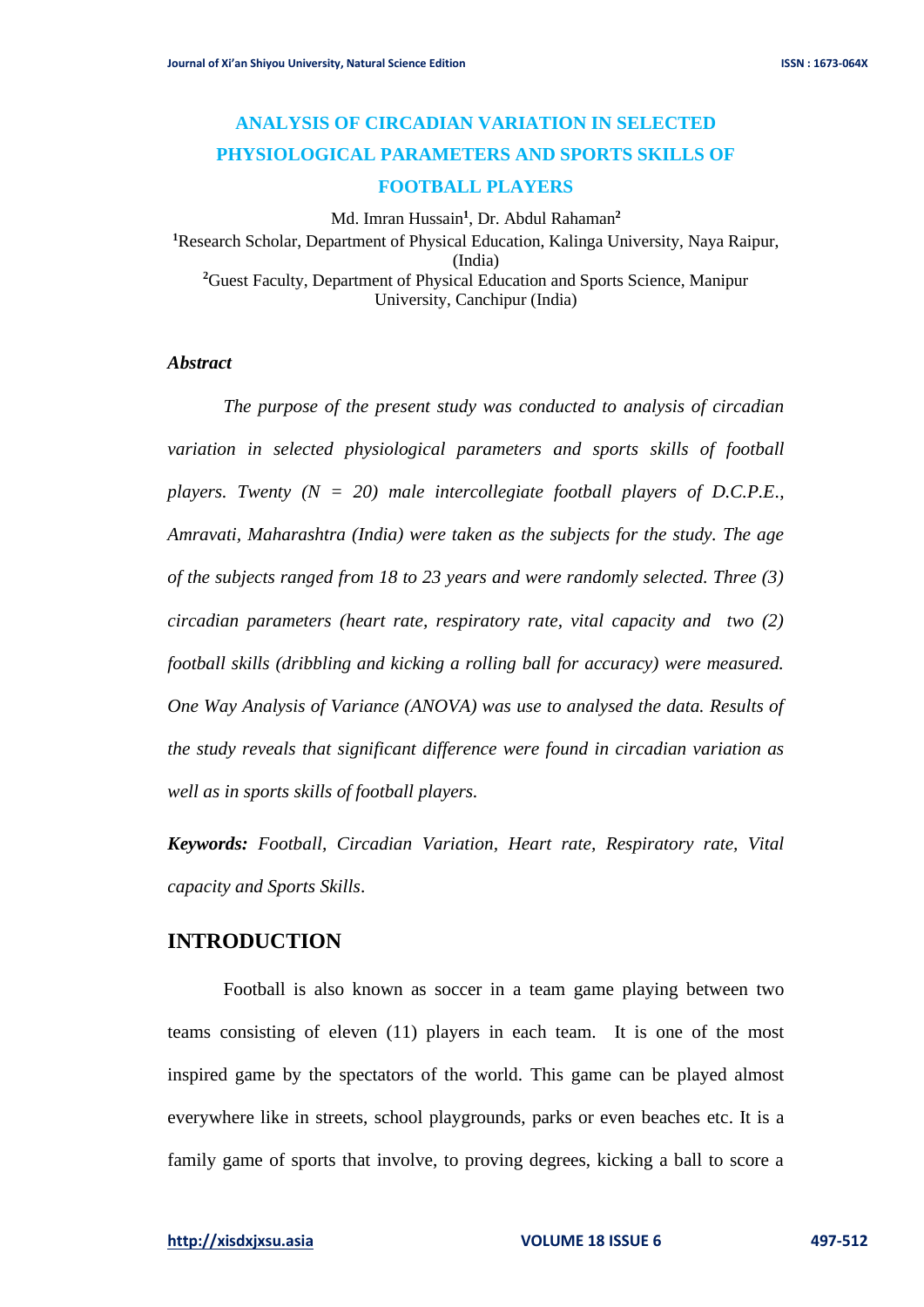goal. It helps to improve strength in our lower and upper body. Our upper body advances due to running on the field, shooting, dribbling, jumping and tackling etc.

Circadian rhythms is a variation of various physiological parameters, such as heart rate, peak expiratory flow rate, grip strength of hands, finger counting speed, time estimation, oral/skin temperature, blood pressure, random number addition speed, subjective drowsiness, fatigue and attention can be monitored externally by using simple device.

# **METHODS**

#### **Selection of the Subjects:**

For the purpose of this present study, twenty  $(N = 20)$  male intercollegiate football players from D.C.P.E, Amravati were selected as subjects for the study. The age of the subjects ranged from 18 to 23 years.

### **Selection of Tools:**

The criterion measures for the selected variables were chosen are given below:-

 Heart rate was counted in number by experiencing palpation of the radial artery in one minute.

 Vital capacity was measured by using dry spirometer and the score was recorded in litres.

 The respiratory rate was recorded in number by observing the up and down movements of the abdomen due to exhalation or inhalation in one minute.

 Dribbling ability was measured by using dribbling test of (L.Health and E.G Rodger 1983) and score was recorded in seconds.

 Kicking a rolling ball for accuracy was assessed by employing the test suggested by L.Health and E.G.Rodger (1983) and score was recorded in number.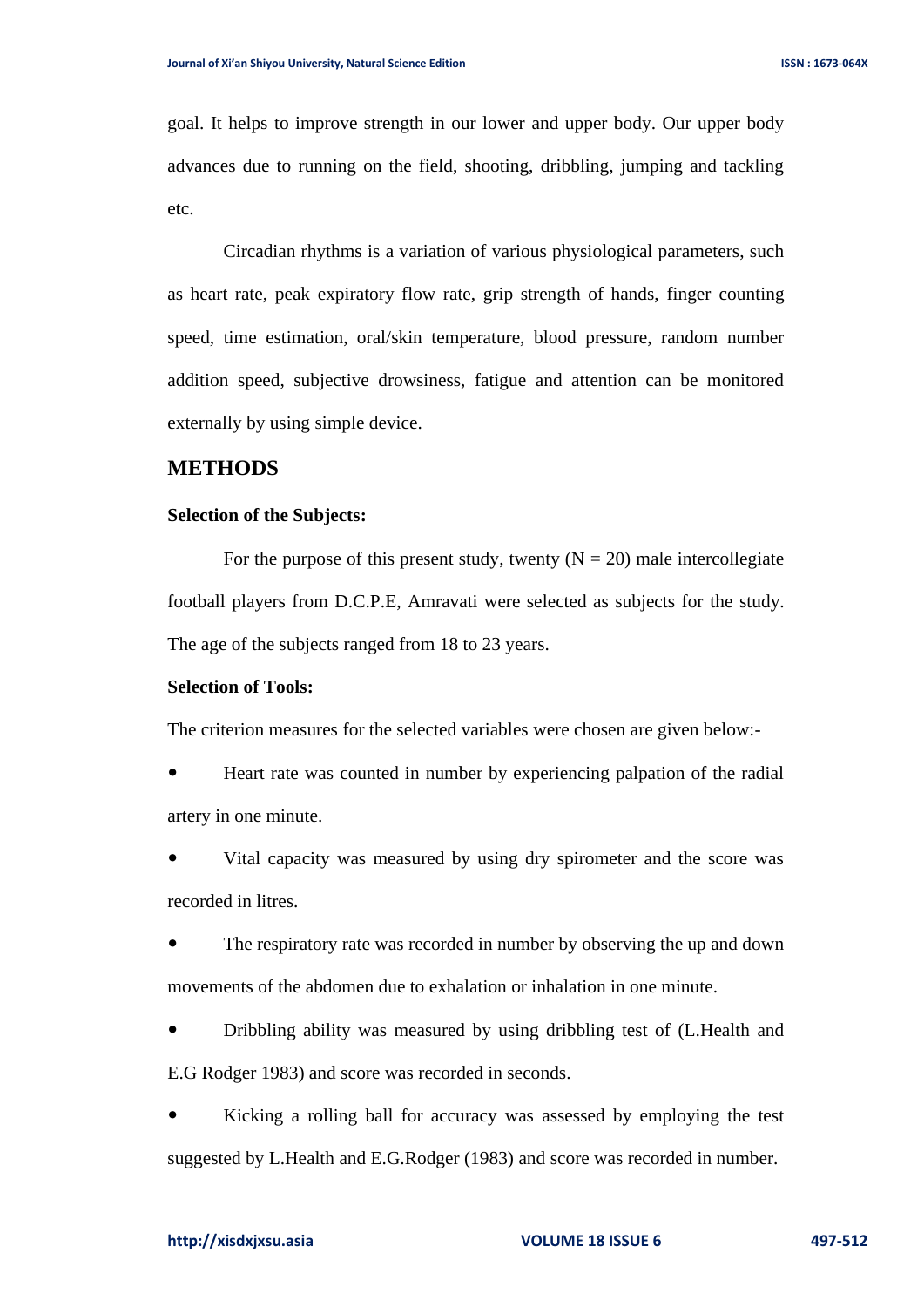#### **Collection of Data:**

Before collecting the data, the method and procedure of performing each tests was clearly explained and demonstrated to the subjects. The information pertaining to this study were collected by administer to test on the selected variables.

#### **Data Analysis:**

The data was analyzed by using Statistical Package of Social Sciences (SPSS) were computed to examine the differences regarding heart rate, respiratory rate, vital capacity, dribbling and kicking. One Way Analysis of Variance (ANOVA) was also computed to find out the mean significant differences circadian variation and sports skills of football players. Least Significant Difference (LSD) post-hoc test comparison was also made wherever F-ratio was found significant to determine the significant difference among ordered paired means at 0.05 level.

#### **RESULTS**

Results pertaining to the circadian variations in selected physiological parameters and sports skills of football players are presented in the tables given below:-

**Table – 1 One way analysis of variance for the data on heart rate of football players due to circadian variation**

|                          | <b>SS</b> | Df | MS     | <b>F-ratio</b> |
|--------------------------|-----------|----|--------|----------------|
| <b>Between the group</b> | 1420.44   |    | 473.48 | 22.37*         |
| Within the group         | 1608.45   |    | 21.16  |                |
| <b>Total</b>             | 3028.89   |    |        |                |

\*Significant at 0.05 level Tabulated F<sub>0.05 (3, 76</sub> = 2.728)

Table -1 reveals that there is significant difference among the means value of heart rate due to circadian variation as the calculated F-value of 22.37 is quite higher than the tabulated F-value of 2.728 at 0.05 level for the 3/76 degrees of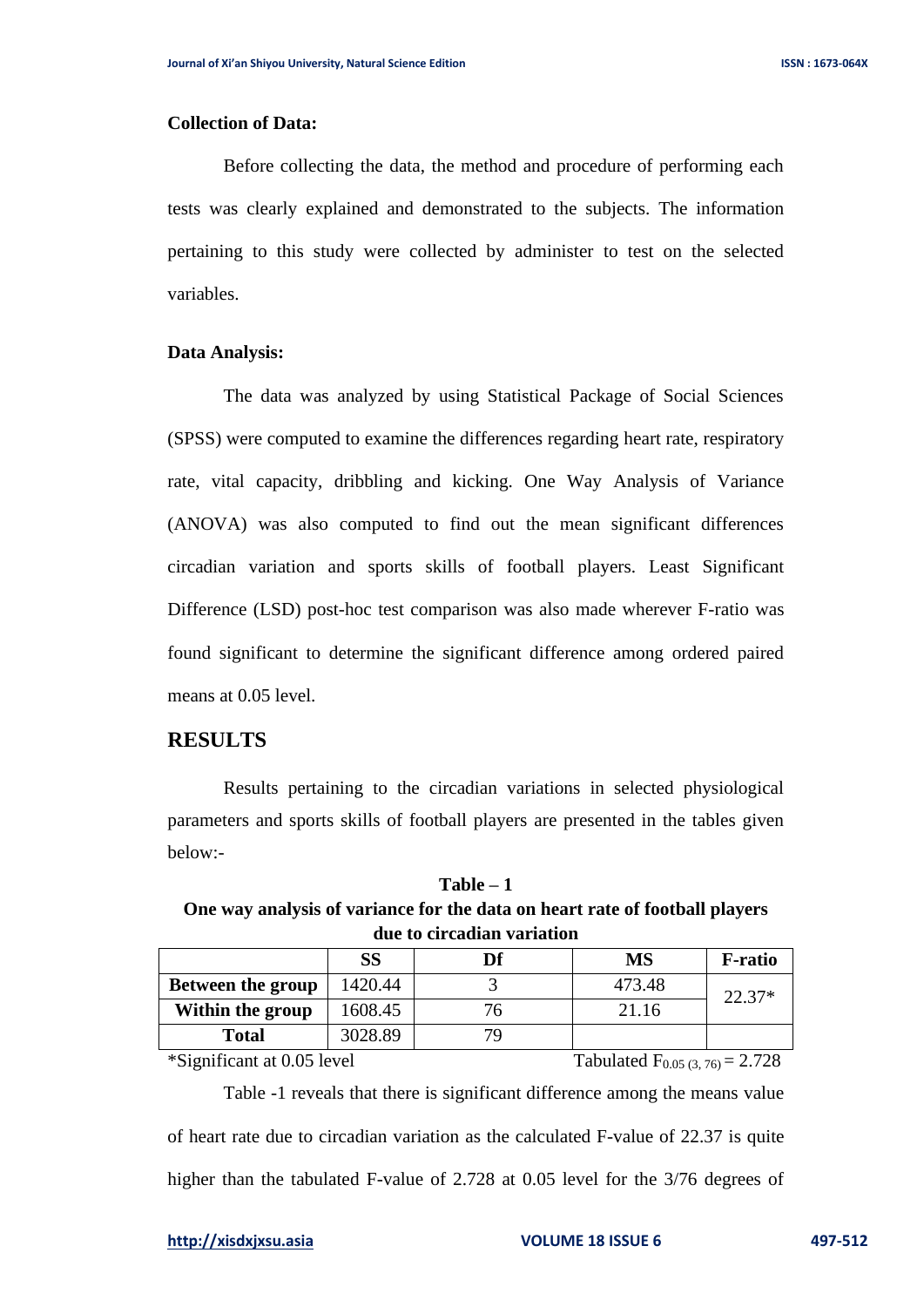freedom. Since the obtained F-ratio is found to be significant, therefore Least Significant Difference (LSD) post hoc test was employed to determine the paired mean difference in the selected variable of heart rate of football players due to different timing of testing conditions and it has been presented in Table -2.

| <b>Table-2</b>                                                                |
|-------------------------------------------------------------------------------|
| Paired mean difference for the variable of heart rate of football players due |
| to circadian variation                                                        |

| <b>Means of Heart Rate</b> |             |           | M.D.    | C.D.     |      |
|----------------------------|-------------|-----------|---------|----------|------|
| 6am-8am                    | 10am-12noon | $2pm-4pm$ | 6pm-8pm |          |      |
| 64.55                      | 67          |           |         | 2.45     | 2.88 |
| 64.55                      |             | 64.85     |         | 0.30     | 2.88 |
| 64.55                      |             |           | 74.95   | $10.40*$ | 2.88 |
|                            | 67          | 64.85     |         | 2.15     | 2.88 |
|                            | 67          |           | 74.95   | $7.95*$  | 2.88 |
|                            |             | 64.85     | 74.95   | $10.10*$ | 2.88 |

\*Significant at 0.05 level

It is evident from the above Table-2 that mean difference of the heart rate in between 6:00 AM to 8:00 AM and 6:00 PM to 8:00 PM (MD = 10.45), in between 10:00 AM to 12:00 PM and 6:00 PM to 8:00 PM (MD = 7.95) and in between 2:00 PM to 4:00 PM and 6:00 PM to 8:00 PM (MD=10.10) was statistically significant because all the aforesaid values are higher than the critical difference value of 2.88 at 0.05 level.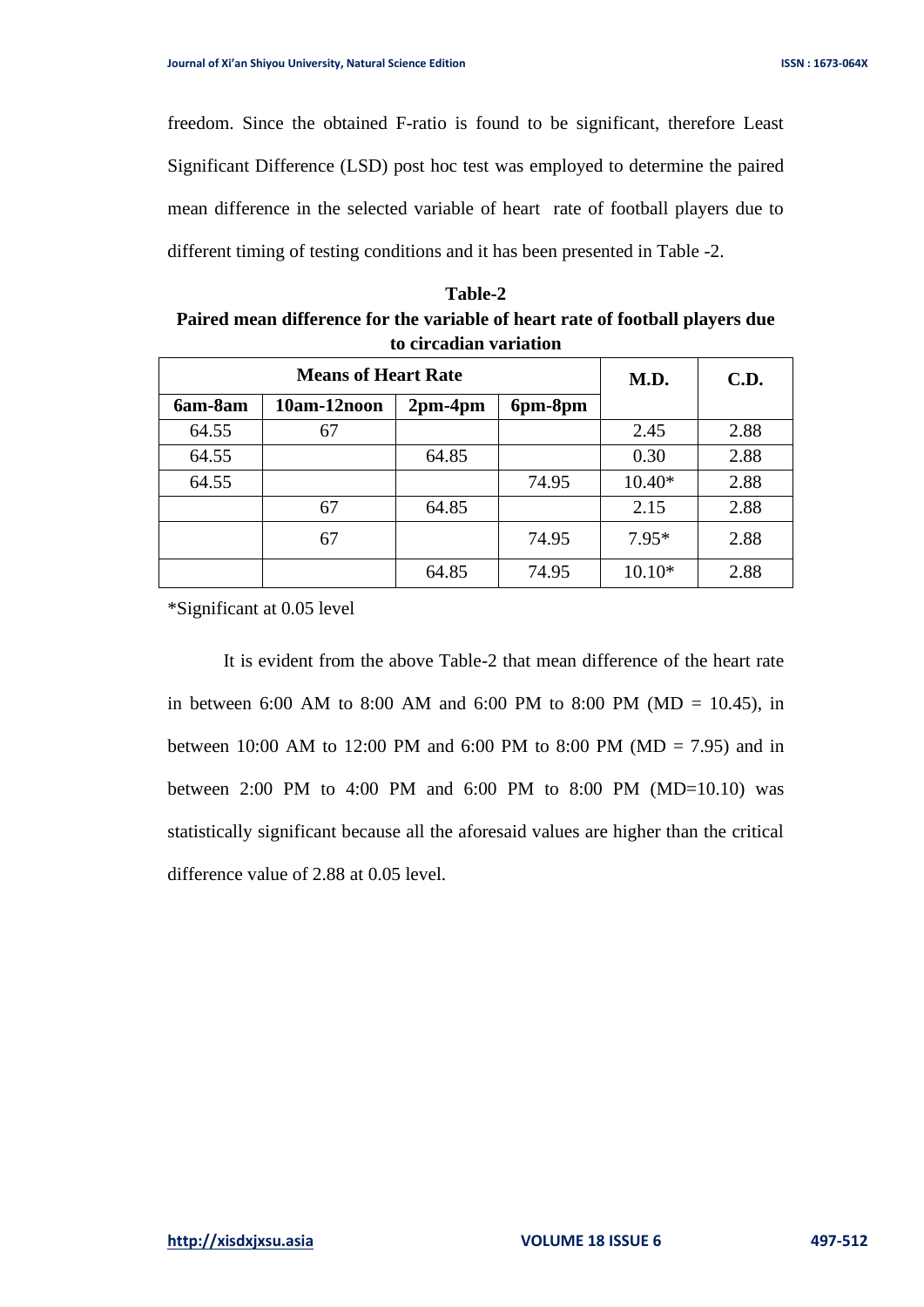

**Fig.2. Mean Difference of Heart Rate of Football Players Due to** 

### **Circadian Variation.**

**Table – 3 One way analysis of variance on respiratory rate of football players due to circadian variation**

|                          | <b>SS</b> | Df | <b>MSS</b> | <b>F-ratio</b> |
|--------------------------|-----------|----|------------|----------------|
| <b>Between the group</b> | 127.65    |    | 42.55      | $2.76*$        |
| Within the group         | 1171.1    | 76 | 15.40      |                |
| <b>Total</b>             | 1244.75   | 79 |            |                |

\*Significant at 0.05 level Tabulated  $F_{0.05 (3, 76)} = 2.728$ 

Finding of table-3 reveals that there was significant difference among the means of respiratory rate due to circadian variation, as the calculated F-value 2.76 is higher than the tabulated F-value of 2.728 at 0.05 level for the 3/76 degrees of freedom. Since the obtained F-ratio was found to be significant, therefore Least Significant Difference (LSD) post-hoc test was employed to determine the paired mean difference in the selected variable of respiratory rate of football players due to different timing of testing conditions and it has been presented in Table-4.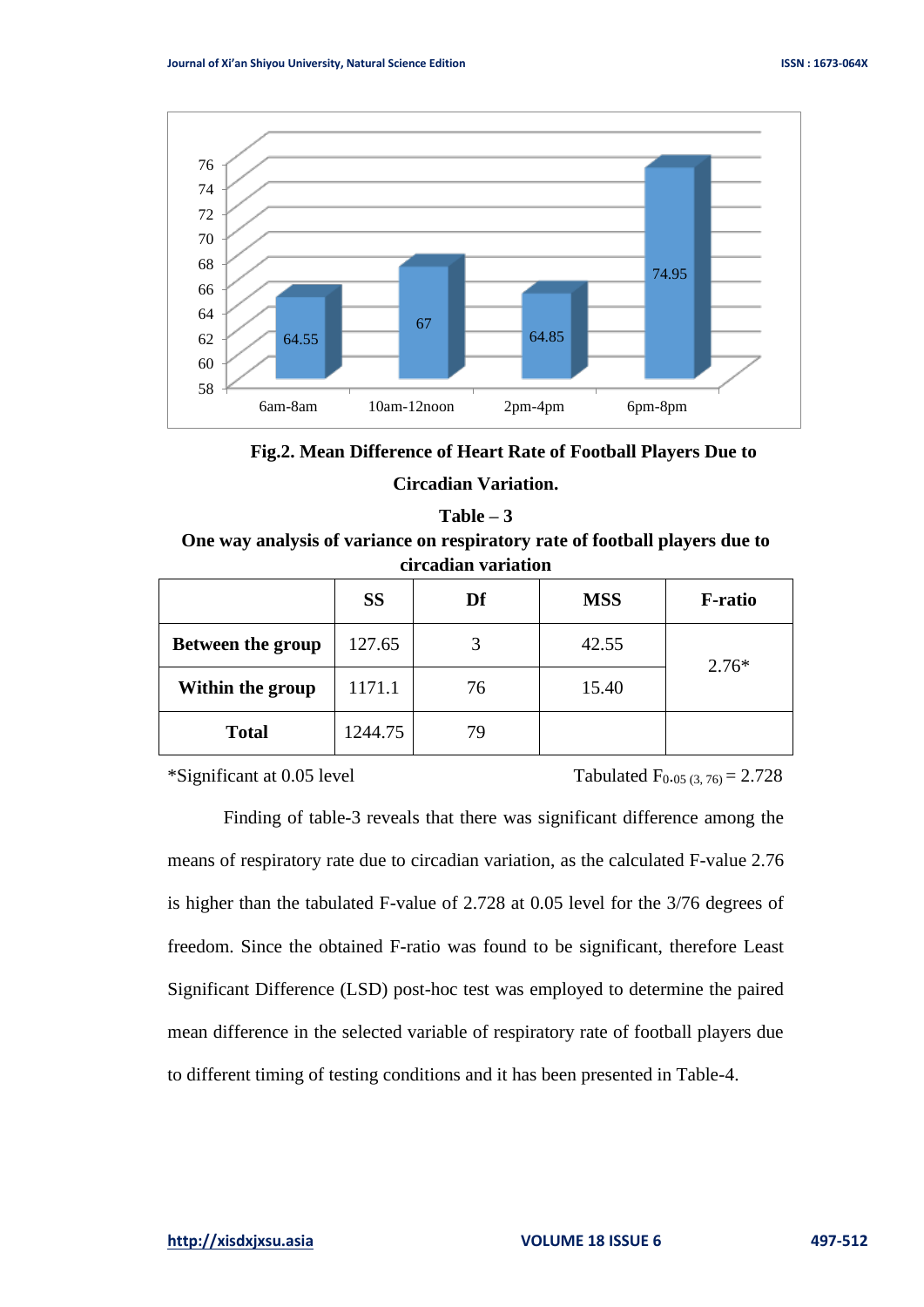| Table -4                                                                        |
|---------------------------------------------------------------------------------|
| Paired mean difference for the variable of respiratory rate of football players |
| due to circadian variation                                                      |

**Table 1** 

| <b>Means of respiratory Rate</b> |             |           |         | M.D.    | C.D. |  |
|----------------------------------|-------------|-----------|---------|---------|------|--|
| 6am-8am                          | 10am-12noon | $2pm-4pm$ | 6pm-8pm |         |      |  |
| 15.35                            | 16.6        |           |         | 1.25    | 2.47 |  |
| 15.35                            |             | 15.2      |         | 0.15    | 2.47 |  |
| 15.35                            |             |           | 18.35   | $3.00*$ | 2.47 |  |
|                                  | 16.6        | 15.2      |         | 1.4     | 2.47 |  |
|                                  | 16.6        |           | 18.35   | 1.75    | 2.47 |  |
|                                  |             | 15.2      | 18.35   | $3.15*$ | 2.47 |  |

\*Significant at 0.05 level

It is evident from the above Table-4 that mean difference in the respiratory rate in between 2:00 PM to 4:00 PM and 6:00 PM to 8:00 PM ( $MD = 3.15$ ) and in between 6:00 AM to 8:00 AM 6:00 PM to 8:00 PM (MD = 3.00) was statistically significant as all the aforesaid values are higher than the critical difference value of 2.47 at 0.05 level. whereas no significant differences was found in the respiratory rate readings in between 6:00 AM to 8:00 AM and 10:00 AM to 12:00 PM (MD = 1.25) 6:00 AM to 8:00 AM and 2:00 PM to 4:00 PM (MD = 0.15) 10:00 AM to 12:00 PM and 2:00 PM to 4:00 PM (MD = 1.4) and 10:00 AM to 12:00 PM and 6:00 PM to 8:00 PM ( $MD = 1.75$ ) as all obtained mean difference value was less than that of critical difference value of 2.47 to be significant at 0.05 level. The mean difference have been graphically presented in Figure-4.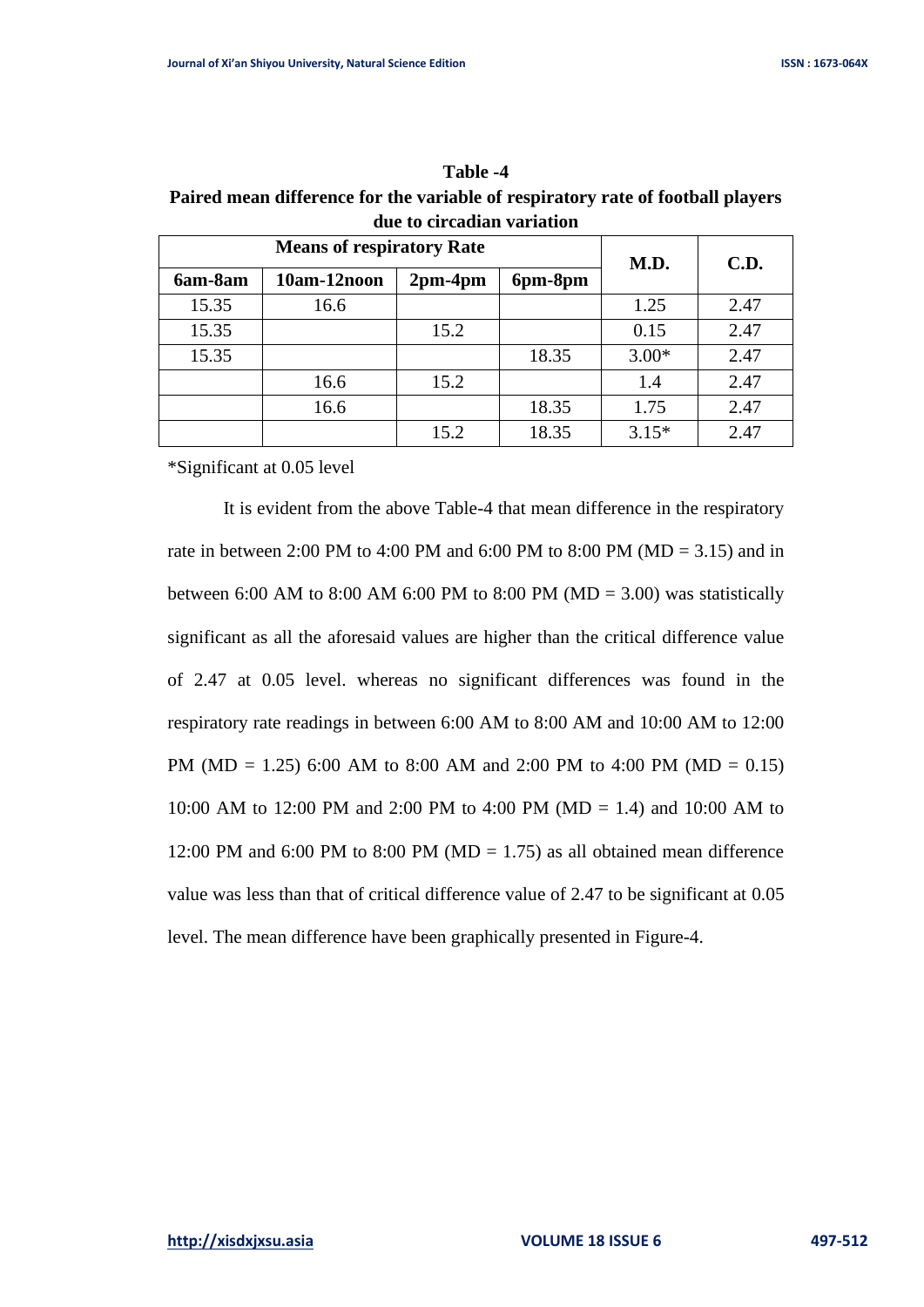

**Fig.4. Mean Difference of Respiratory Rate of Football Players Due to** 

**Circadian Variation.**

#### **Table – 5**

# **One way analysis of variance on vital capacity of football players due to circadian variation**

|                             | SS       | Df | <b>MSS</b> | <b>F-ratio</b> |  |
|-----------------------------|----------|----|------------|----------------|--|
| <b>Between the</b><br>group | 22358340 |    | 7452780    | 22.935*        |  |
| Within the group            | 24696080 | 76 | 324948.42  |                |  |
| <b>Total</b>                | 47054420 | 79 |            |                |  |

\*Significant at 0.05 level Tabulated  $F_{0.05 (3, 76)} = 2.728$ 

Table-5 indicates that there is significant difference among the means of vital capacity due to circadian variation, because the calculated F-value of 22.935 is quite higher than the tabulated F-value of 2.728 at 0.05 level for the 3/76 degrees of freedom. Since the obtained F-ratio is found to be significant, therefore Least Significant Difference (LSD) post-hoc test is employed to determine the paired mean difference in the selected variable of vital capacity of football players due to different timing of testing conditions and it has been presented in Table-6.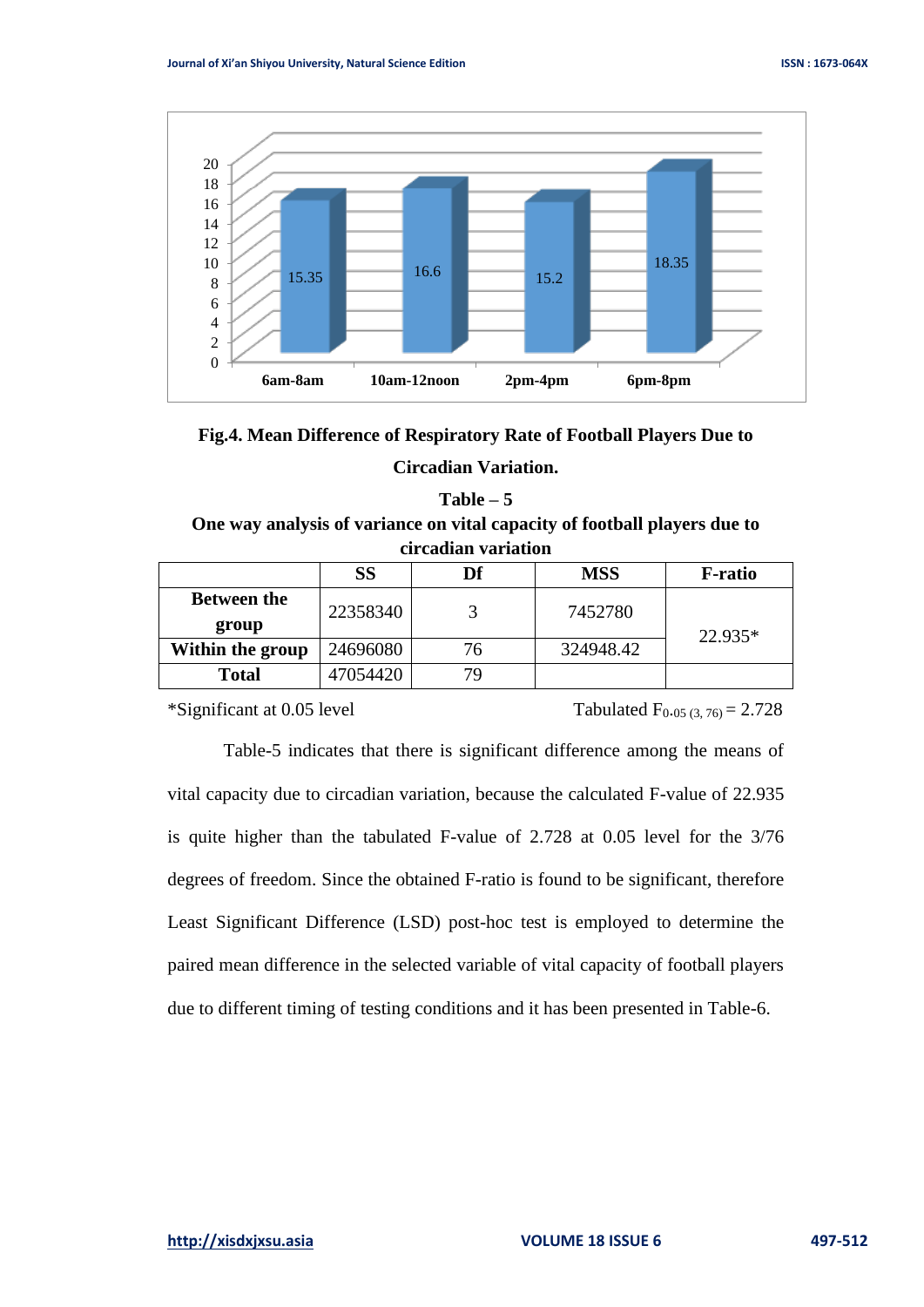| uut to th taulah variativii |                                |           |         |        |        |  |  |
|-----------------------------|--------------------------------|-----------|---------|--------|--------|--|--|
|                             | <b>Means of vital capacity</b> | M.D.      | C.D.    |        |        |  |  |
| 6am-8am                     | 10am-12noon                    | $2pm-4pm$ | 6pm-8pm |        |        |  |  |
| 4740                        | 4066                           |           |         | $674*$ | 359.07 |  |  |
| 4740                        |                                | 4615      |         | 125    | 359.07 |  |  |
| 4740                        |                                |           | 5545    | 805*   | 359.07 |  |  |
|                             | 4066                           | 4615      |         | 548*   | 359.07 |  |  |
|                             | 4066                           |           | 5545    | 1479*  | 359.07 |  |  |
|                             |                                | 4615      | 5545    | 930*   | 359.07 |  |  |

**Table -6 Paired mean difference for the variable of vital capacity of football players due to circadian variation**

\*Significant at 0.05 level

It is evident from the above Table-6 that mean difference in the vital capacity between 10:00 AM to 12:00 AM and 6:00 PM to 8:00 PM (MD = 1479), in between 2:00 PM to 4:00 PM and 6:00 PM to 8:00 PM ( $MD = 930$ ), in between 6:00 AM to 8:00 AM and 6:00 PM to 8:00 PM (MD = 805), in between 6:00 AM to 8:00 AM and 10:00 AM to 12:00 PM (MD = 674) and in between 10:00 AM to 12:00 PM and 2:00 PM to 4:00 PM (MD = 549) was statistically significant as all the aforesaid values was higher than the critical difference value of 359.07 at 0.05 level. Whereas no significant difference was found in the vital capacity reading in between 6:00 AM to 8:00 AM and 2:00 PM to 4:00 PM (MD =125) as the obtained mean difference value of 359.07 to be significant at 0.05 level. The mean differences have been graphically presented in Figure-6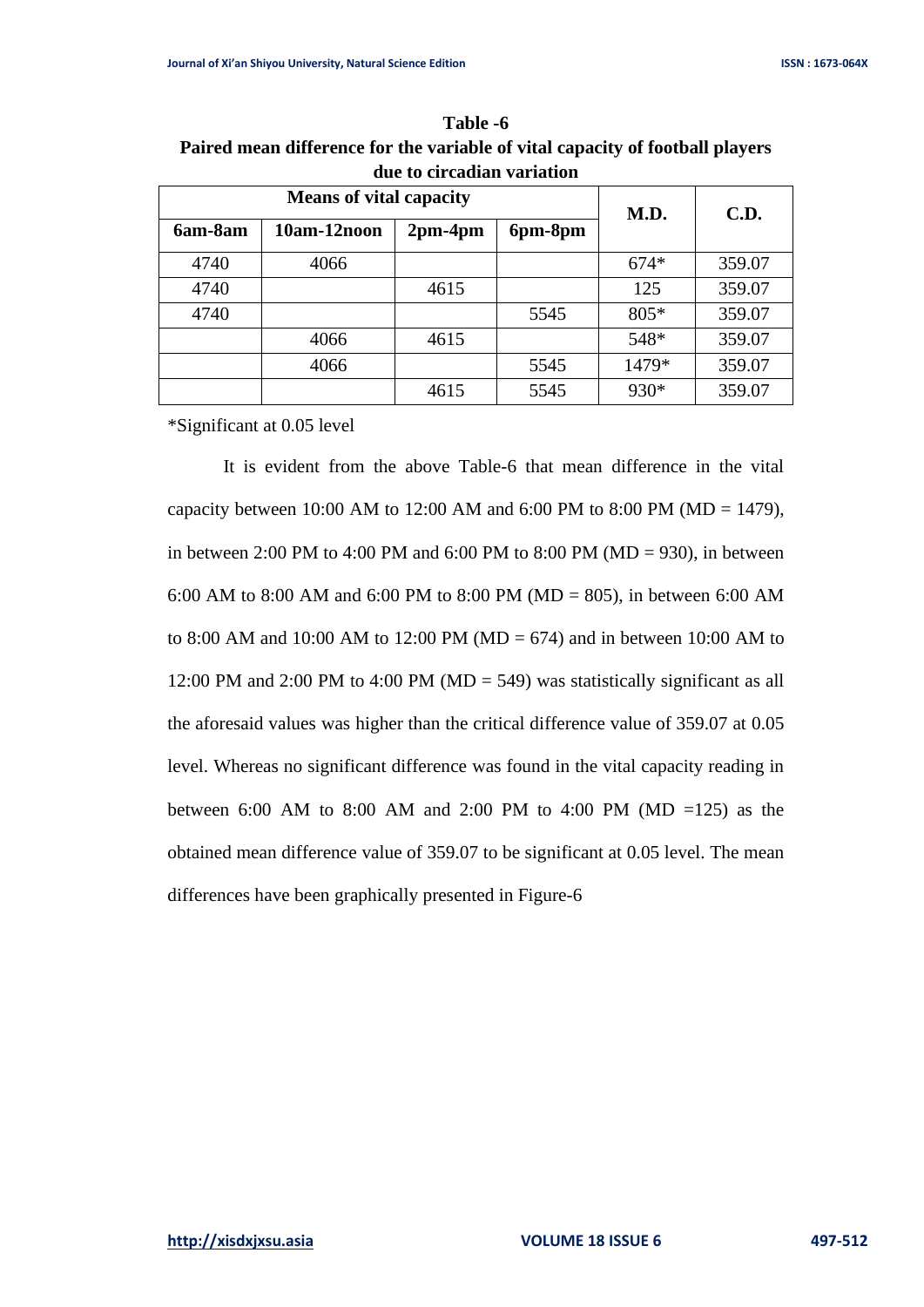



#### **Table – 7**

**One way analysis of variance on dribbling of football players due to circadian variation**

|                          | SS     | Df | <b>MSS</b> | <b>F-ratio</b> |
|--------------------------|--------|----|------------|----------------|
| <b>Between the group</b> | 64.62  |    | 21.54      | 43.08*         |
| Within the group         | 37.93  | 76 | 0.50       |                |
| <b>Total</b>             | 102.55 | 7Q |            |                |

\*Significant at 0.05 level Tabulated  $F_{0.05 (3, 76)} = 2.728$ 

Table -7 shows that significant difference was found among the means of dribbling performance of football Players due to circadian variation, as the calculated F-value of 43.08 was quite higher than the tabulated F-value of 2.728 at 0.05 level for the 3/76 degrees of freedom. Since the obtained F-ratio was found to be significant, therefore Least Significant Difference (LSD) post-hoc test was employed to determine the paired mean difference in the selected variable of dribbling of football players during different timing of testing conditions and it has been presented in Table -8.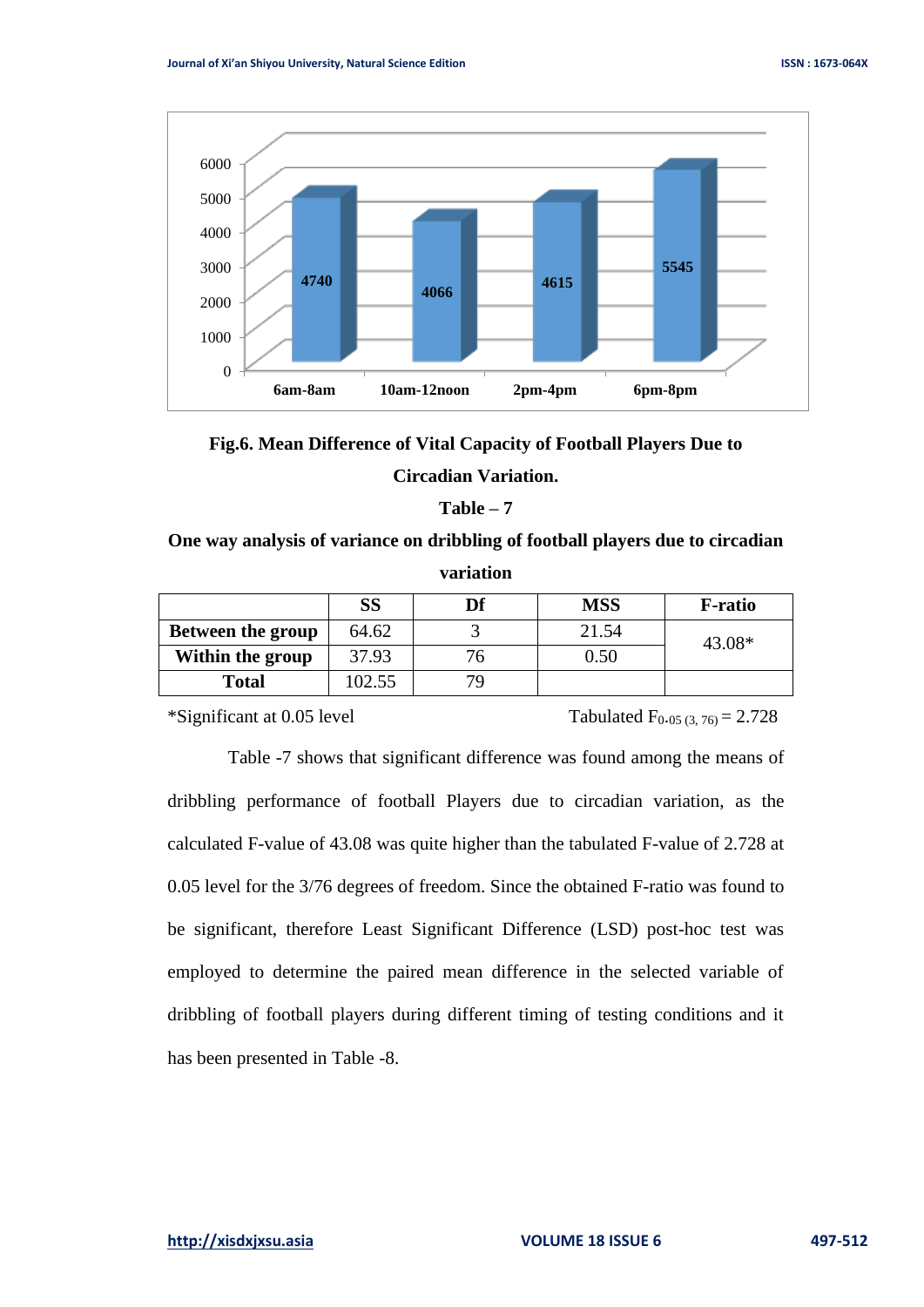|         | un caunan van hauvn       |           |         |         |      |  |  |  |
|---------|---------------------------|-----------|---------|---------|------|--|--|--|
|         | <b>Means of Dribbling</b> | M.D.      | C.D.    |         |      |  |  |  |
| 6am-8am | 10am-12noon               | $2pm-4pm$ | 6pm-8pm |         |      |  |  |  |
| 8.72    | 9.48                      |           |         | $0.76*$ | 0.45 |  |  |  |
| 8.72    |                           | 9.14      |         | 0.42    | 0.45 |  |  |  |
| 8.72    |                           |           | 7.14    | $1.58*$ | 0.45 |  |  |  |
|         | 9.48                      | 9.14      |         | 0.34    | 0.45 |  |  |  |
|         | 9.48                      |           | 7.14    | $2.34*$ | 0.45 |  |  |  |
|         |                           | 9.14      | 7.14    | $2*$    | 0.45 |  |  |  |

**Table -8 Paired mean difference for the variable of dribbling of football players due to circadian variation**

\*Significant at 0.05 level

From the above Table-8 that mean difference in the performance of dribbling between 10:00 AM to 12:00 PM and 6:00 PM to 8:00 PM (MD = 2.34), in between 2:00 PM to 4:00 PM and 6:00 PM to 8:00 PM ( $MD = 2$ ), in between 6:00 AM to 8:00 PM and 6:00 PM to 8:00 PM (MD = 1.58), in between 6:00 AM to 8:00 AM and 10:00 AM to 12:00 PM (MD = 0.76) was statistically significant as all the aforesaid values was higher than the critical difference value of 0.45 at 0.05 level. whereas no significant differences was found in the dribbling in between 6:00 AM to 8:00 AM and 2:00 PM to 4:00 PM (MD = 0.42) and 10:00 AM to 12:00 PM and 2:00 PM to 4:00 PM ( $MD = 0.34$ ) as the obtained mean difference value was less than that of critical difference value of 0.45 to be significant at 0.05 level. The mean differences have been graphically presented in Figure-8.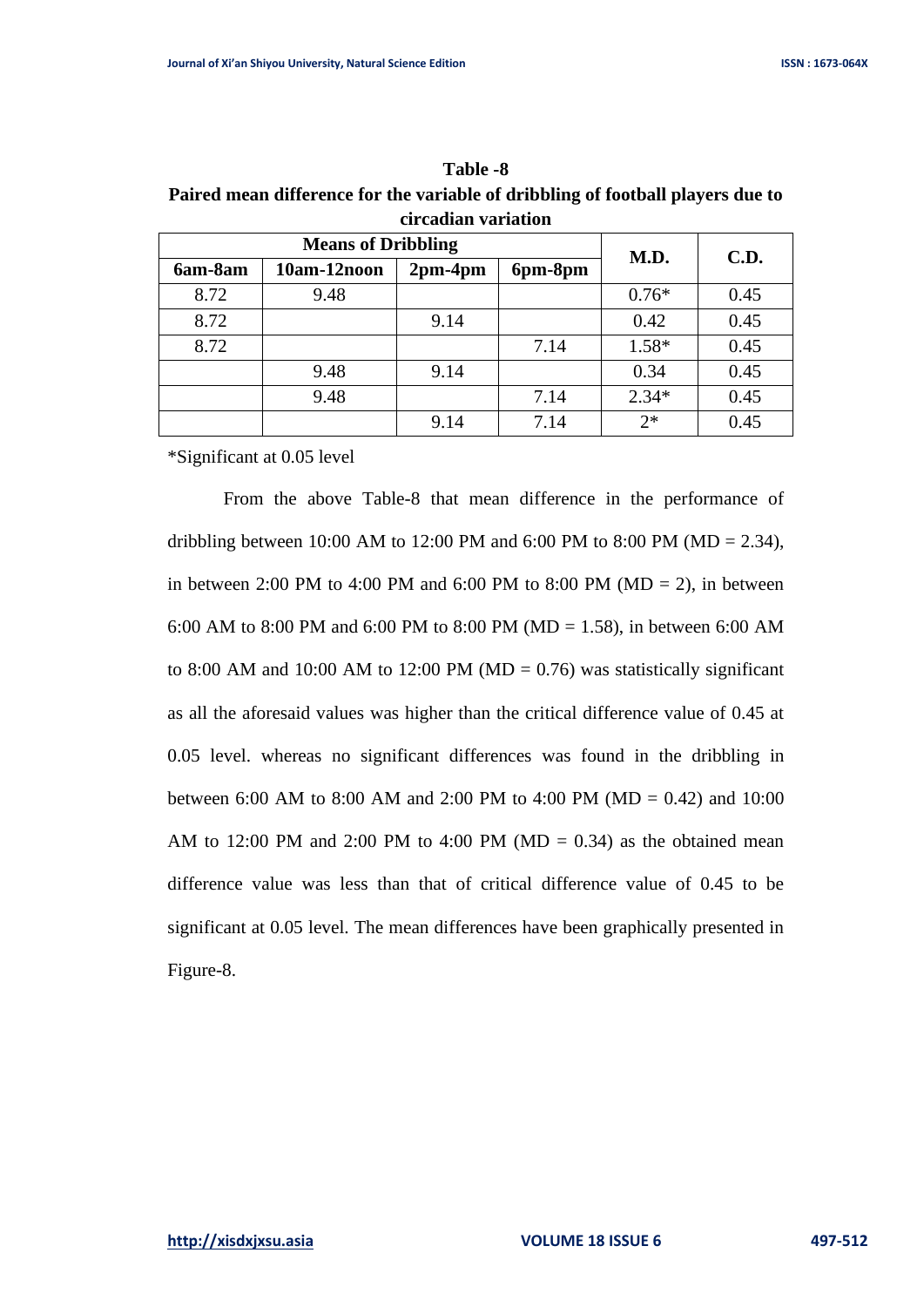



#### **Table – 9**

# **One way analysis of variance on kicking a rolling ball for accuracy of football players due to circadian variation**

|                          | SS    | Df  | <b>MSS</b> | <b>F-ratio</b> |
|--------------------------|-------|-----|------------|----------------|
| <b>Between the group</b> | 264.6 |     | 88.2       |                |
| Within the group         | 261.6 |     | 3.44       | $25.63*$       |
| Total                    | 526.2 | 7 Y |            |                |

\*Significant at 0.05 level Tabulated  $F_{0.05 (3, 76)} = 2.728$ 

Table-9 reveals that significant difference was found among the means scores of kicking for accuracy due to circadian variation, as the calculated F-value of 25.63 was quite higher than the tabulated F-value of 2.728 at 0.05 level for the 3/76 degrees of freedom. Since the obtained F-ratio was found to be significant, therefore Least Significant Difference (LSD) post-hoc test was employed to determine the paired mean difference in the selected variable of kicking a rolling ball for accuracy of football players due to different timing of testing conditions and it has been presented in Table -10.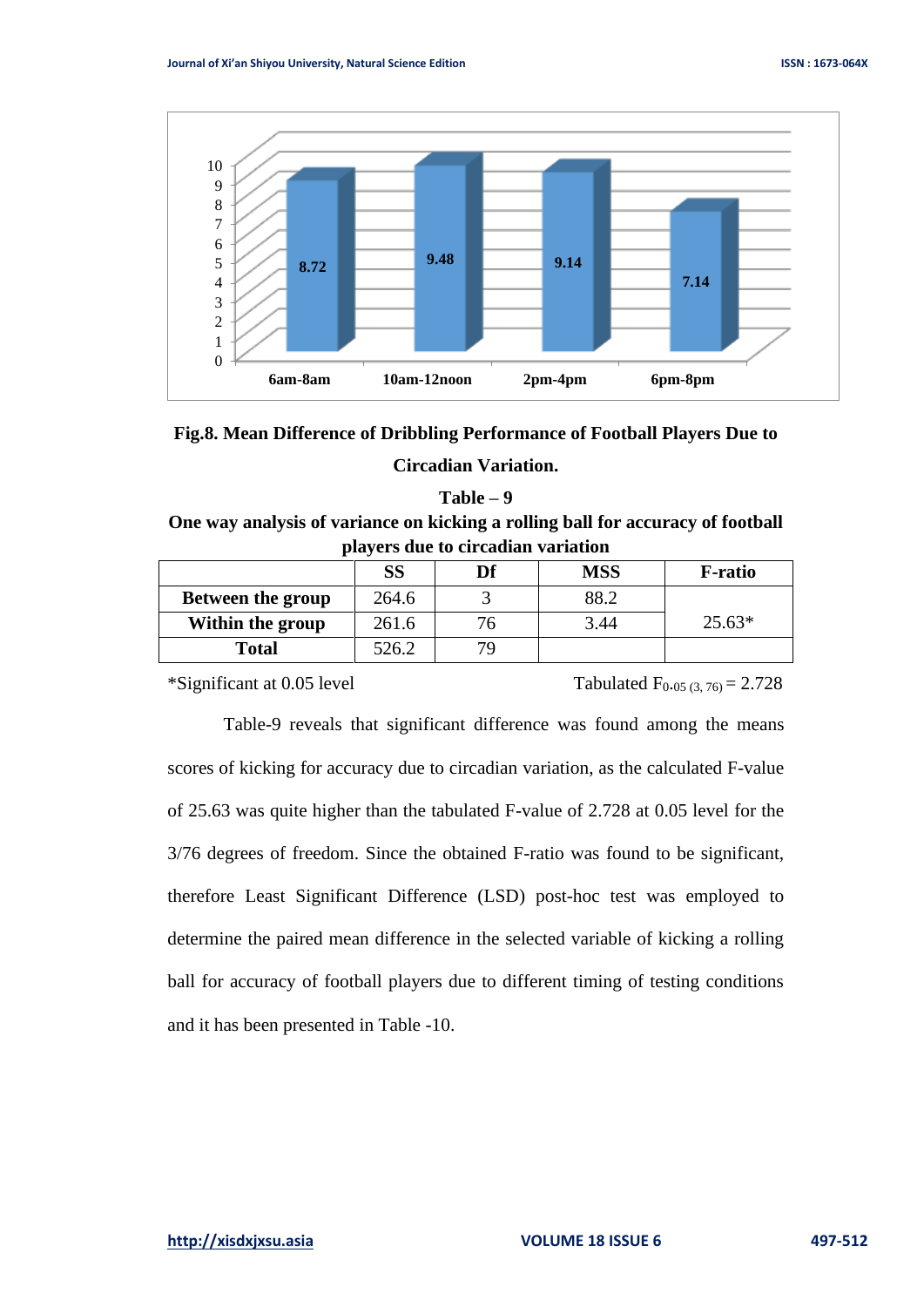# **Table -10**

|         | <b>Means of kicking for Accuracy</b> | M.D.      | <b>C.D.</b> |         |      |
|---------|--------------------------------------|-----------|-------------|---------|------|
| 6am-8am | 10am-12noon                          | $2pm-4pm$ | 6pm-8pm     |         |      |
| 14.6    | 12.8                                 |           |             | 1.8     | 1.15 |
| 14.6    |                                      | 13.6      |             | 1.00    | 1.15 |
| 14.6    |                                      |           | 17.6        | $3.00*$ | 1.15 |
|         | 12.8                                 | 13.6      |             | 0.8     | 1.15 |
|         | 12.8                                 |           | 17.6        | $4.8*$  | 1.15 |
|         |                                      | 13.6      | 17.6        | $4.00*$ | 1.15 |

# **Paired mean difference in the variable of kicking a rolling ball for accuracy of football players due to circadian variation**

\*Significant at 0.05 level

It is evident from the above Table-10 that the kicking a rolling ball for accuracy in between the testing timing of 10:00 AM to 12:00 PM and 6:00 PM to 8:00 PM (MD = 4.8), in between 2:00 PM to 4:00 PM and 6:00 PM to 8:00 PM  $(MD = 4)$  and in between 6:00 AM to 8:00 PM and 6:00 PM to 8:00 PM ( $MD = 3$ ) was statistically significant as all the aforesaid values was higher than the critical difference value of 1.15 at 0.05 level. whereas no significant differences was found in the kicking in between 6:00 AM to 8:00 AM 10:00 AM to 12:00 PM  $(MD = 1.8)$  6:00 AM to 8:00 AM and 2:00 PM to 4:00 PM (MD = 1) and 10:00 AM to 12:00 PM and 2:00 PM to 4:00 PM ( $MD = 0.8$ ) as all obtained mean difference value was less than that of critical difference value of 1.15 to be significant at 0.05 level. The mean differences have been picturesquely presented in Figure-10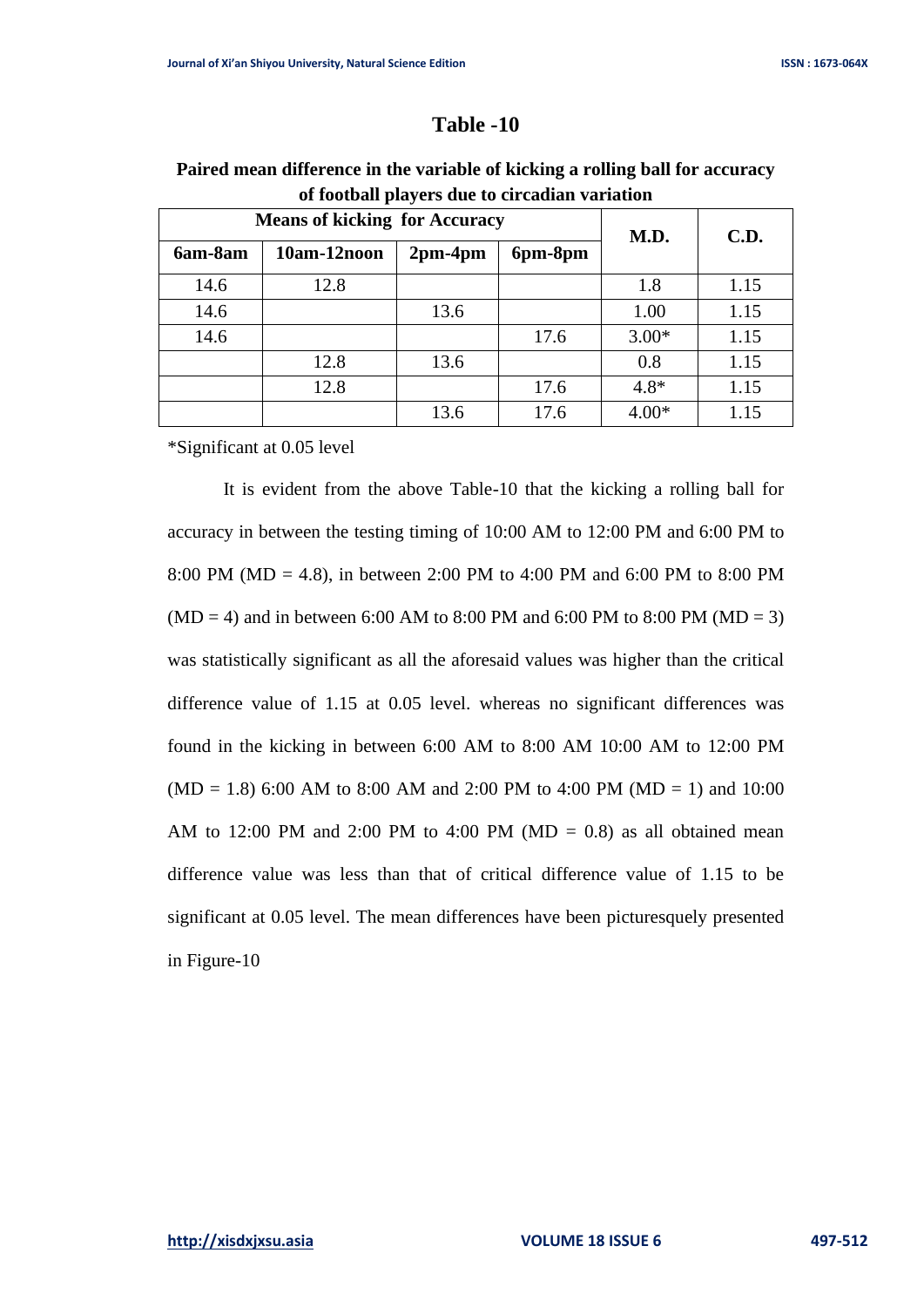

**Fig.10. Mean Difference of Kicking a Rolling Ball for Accuracy of Football Players Due to Circadian Variation.**

# **DISCUSSIONS**

According to the results of statistical analysis it was clearly stated that the selected physiological variables and skills of football significantly differed while tested in different timings, moreover the selected physiological variables of heart rate and respiratory rate showed significantly less beats/min during 6:00 AM to 8:00 AM and 2:00 PM to 4:00 PM than the 10:00 AM to 12:00 PM and 6:00 PM to 8:00 PM, it may be attributed to the fact that the selected subjects were chosen from the professional college of physical education who had participated at the intercollegiate level, where the subjects were kept themselves busy with their physical activities during morning (7:00 AM-8:00 AM) and evening (4:30 PM-6:30 PM) session. Hence, prior to those periods candidates Circulatory system keep remain in resting condition and such results found in the study. Whereas football skills were performed by the subjects significantly better during 6:00 PM to 8:00 PM, it may be because all the footballers have regular match practice in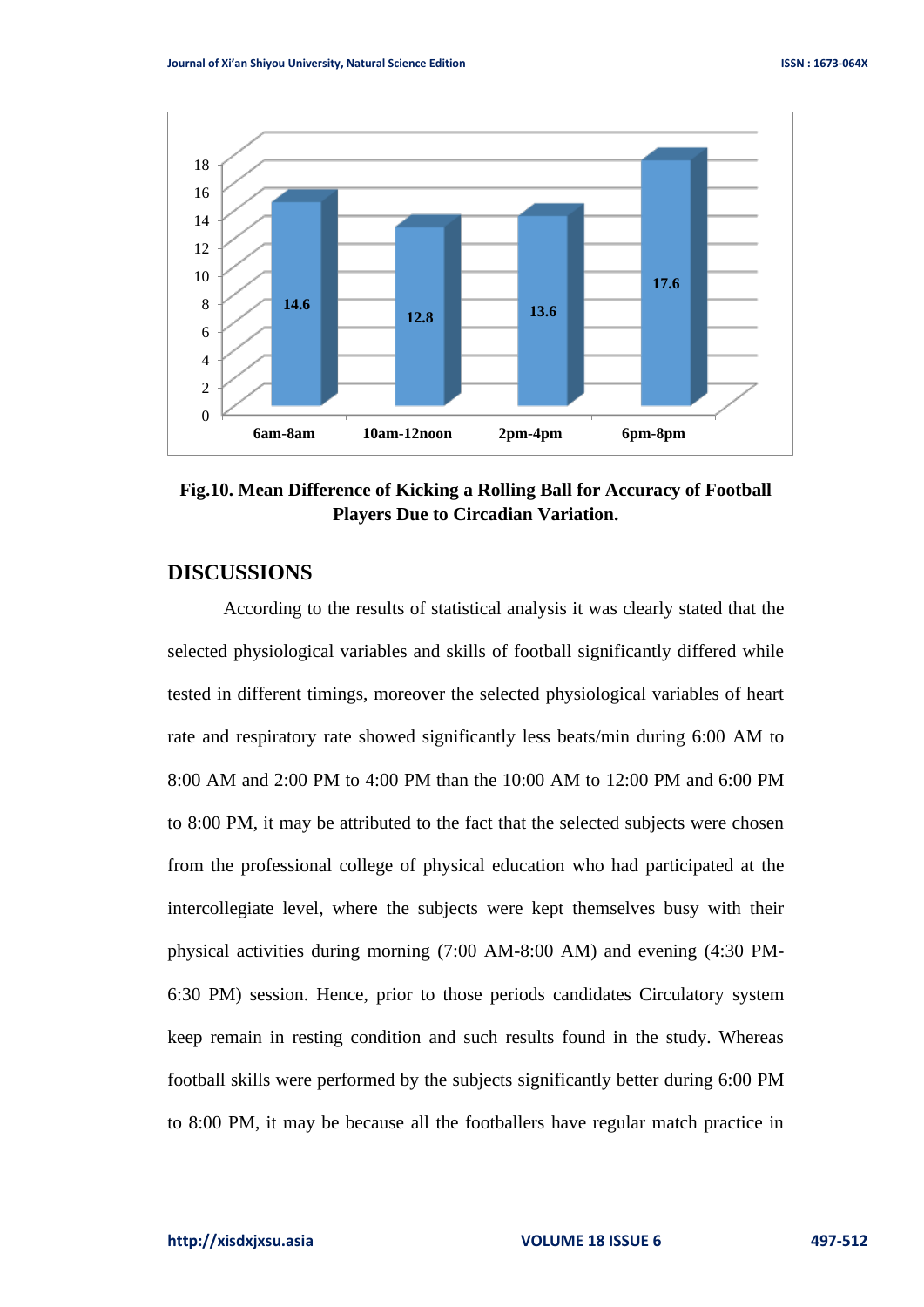the afternoon session (5:00 PM-7:00 PM) has shown best performance in the above mentioned timing of 6:00 PM-8:00 PM.

## **CONCLUSIONS**

On the basis of the results, the following conclusions may be drawn.

- i. Significant difference was found in the physiological variables of heart rate, respiratory rate and vital capacity of football players due to circadian variation.
- ii. Significant difference was found in dribbling and kicking a rolling ball for accuracy of football players due to circadian variation.
- iii. It was observed that football players showed significantly higher vital capacity, heart rate, respiratory rate during 6:00 PM to 8:00 PM.
- iv. It was also found that skills of football players i.e. dribbling and kicking a rolling ball for accuracy significantly showed highest performance during 6:00 PM to 8:00 PM.

### **REFERENCES**

- 1) Drust, B., Waterhouse, J., Atkinson, G., & Reilly, T. (2005). Circadian Rhythms in sports performance. *The journal of biological and medical rhythm research*, 22(1), 21-44.
- 2) Hammouda, O., Chtourou, H., Chaouachi, A., Chahed, H., Bellimem, H., Chamari K., Souissi N. (2013). Time-of-day effects on biochemical responses to soccer-specific endurance in elite Tunisian football players. *Journal Sports Science*, 31 (9), 963-971.
- 3) Winget, C. M., DeRoshia, C. W., Holley, D. C. (1985). Circadian rhythms and athletic performance. Med. *Sci. Sports. Exerc*, 17(5), 498-516.
- 4) Ayala Victoria, Martinez-bebia Manuel, Latorre jose Antonio, Blasi Nuria Gimenez, Jimenez-Casquet Maria jose, Conde-Pipo Javier, Bach-Faig